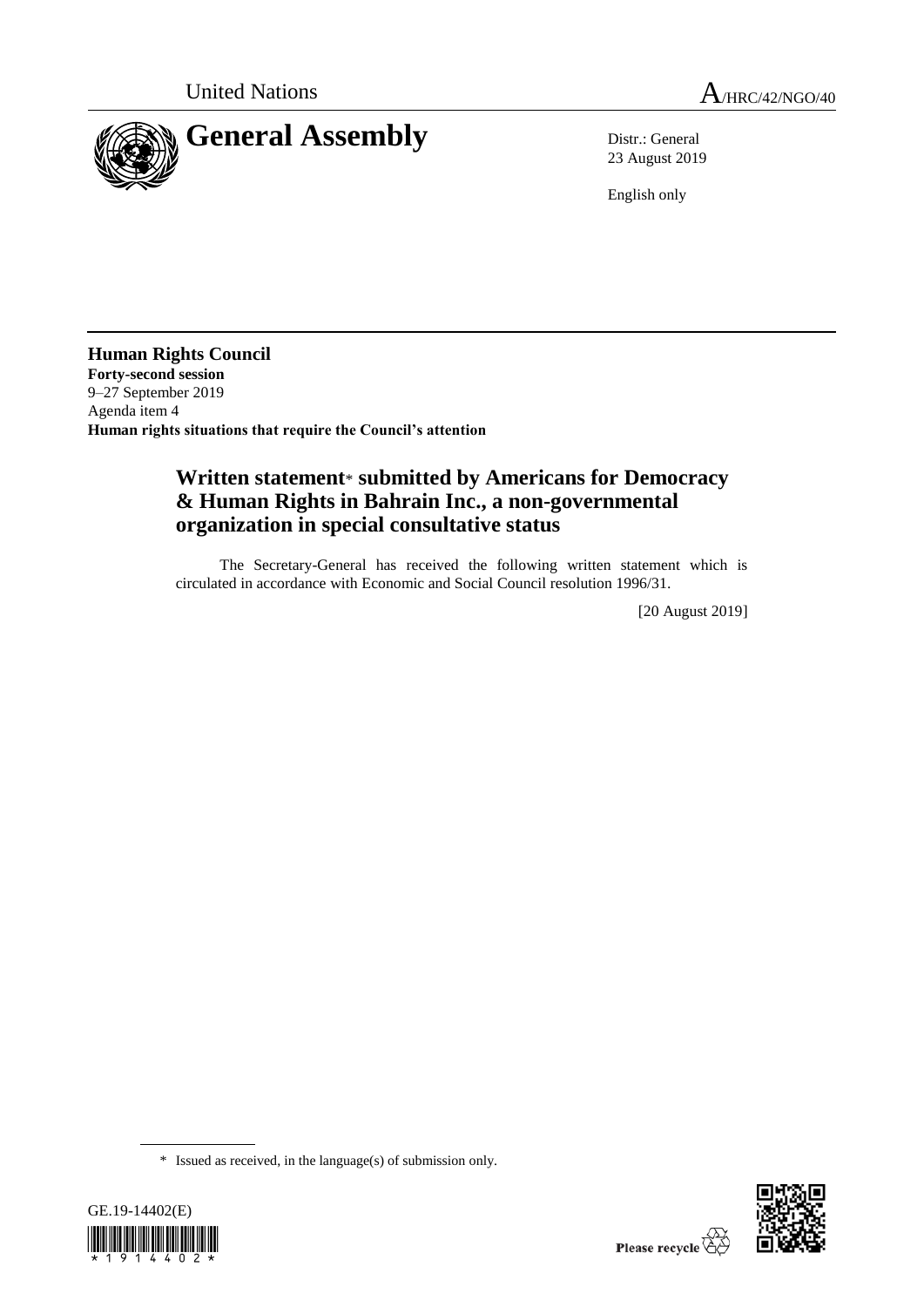## **The persistent patterns of reprisals against Human Rights Defenders in Bahrain**

Americans for Democracy & Human Rights in Bahrain (ADHRB) takes this opportunity at the 42nd session of the United Nations (UN) Human Rights Council (HRC) to raise concerns over the Government of Bahrain's arbitrary detention of and reprisals against individuals who cooperate with the UN.

### **Travel bans**

The UN Secretary-General's 2018 report on cooperation with the UN's human rights mechanisms noted the Government of Bahrain's imposition of "sweeping" travel bans against at least 20 individuals.<sup>1</sup> Bahrain responded, stating that the travel bans are due to criminal offences, rather than acts of reprisals.<sup>2</sup> However, the situation for human rights defenders remains oppressive.

Ahead of HRC40 in March 2019, the Bahrain authorities changed their tactics. Rather than imposing travel bans, authorities instead targeted human rights defenders with threats, including threats of rape, defamation, and death threats against individuals and their families if they attempted to travel to Geneva ahead of the Council session. Faced with these threats, many Bahraini human rights defenders declined to attend the Council's 40th session.

One individual, who wished to remain anonymous, travelled in Europe in countries in the Shengen zone just ahead of HRC40. The individual reported that upon their return to Bahrain, the authorities questioned him about his travels, including the number of dates in each location. This individual believed this line of questioning and the careful scrutiny of passport stamps was in order to identify whether they had travelled to Geneva.

### **Arrest of the Alwadaei family in reprisal**

Sayed Ahmed Alwadaei is a London-based Bahraini human rights activist. Because of his participation in the 2011 mass pro-democracy demonstrations in Bahrain, he left the country. The United Kingdom granted him refugee status in August 2012. Due to his activism, on 31 January 2015, Bahrain's Ministry of Interior revoked his citizenship, rendering him stateless.

On 26 October 2016, Alwadaei's wife, Duaa Alwadaei, was detained in Bahrain's airport with their son by Bahraini immigration officers and prevented from boarding a Londonbound flight, as a reprisal for Alwadaei's participation in a peaceful protest against King Hamad's visit to London. It was only after international pressure and the intervention of the United States' embassy that Duaa Alwadaei and her son were permitted to leave Bahrain.

In an act of reprisal for Alwadaei's participation at HRC34 in February and March 2017, Bahraini officers detained his brother-in-law Sayed Nezar Alwadaei, cousin Mahmood Mansoor, and mother-in-law Hajer Mansoor in early March 2017. Officials arrested Sayed Nezar and Mahmood without a warrant and tortured them during their interrogations. Officials detained Hajer and harshly interrogated her about her son-in-law's activities, without a lawyer present. They forced her to stand for nearly ten hours. As a result, she fainted and sustained an injury to her hand and shoulder.

<sup>&</sup>lt;sup>1</sup> Report of the Secretary-General, Cooperation with the United Nations, its representatives and mechanisms in the field of human rights (13 Aug. 2018) U.N. Doc. A/HRC/39/41, para. 29.

 $<sup>2</sup>$  Id., Annex I, para. 4.</sup>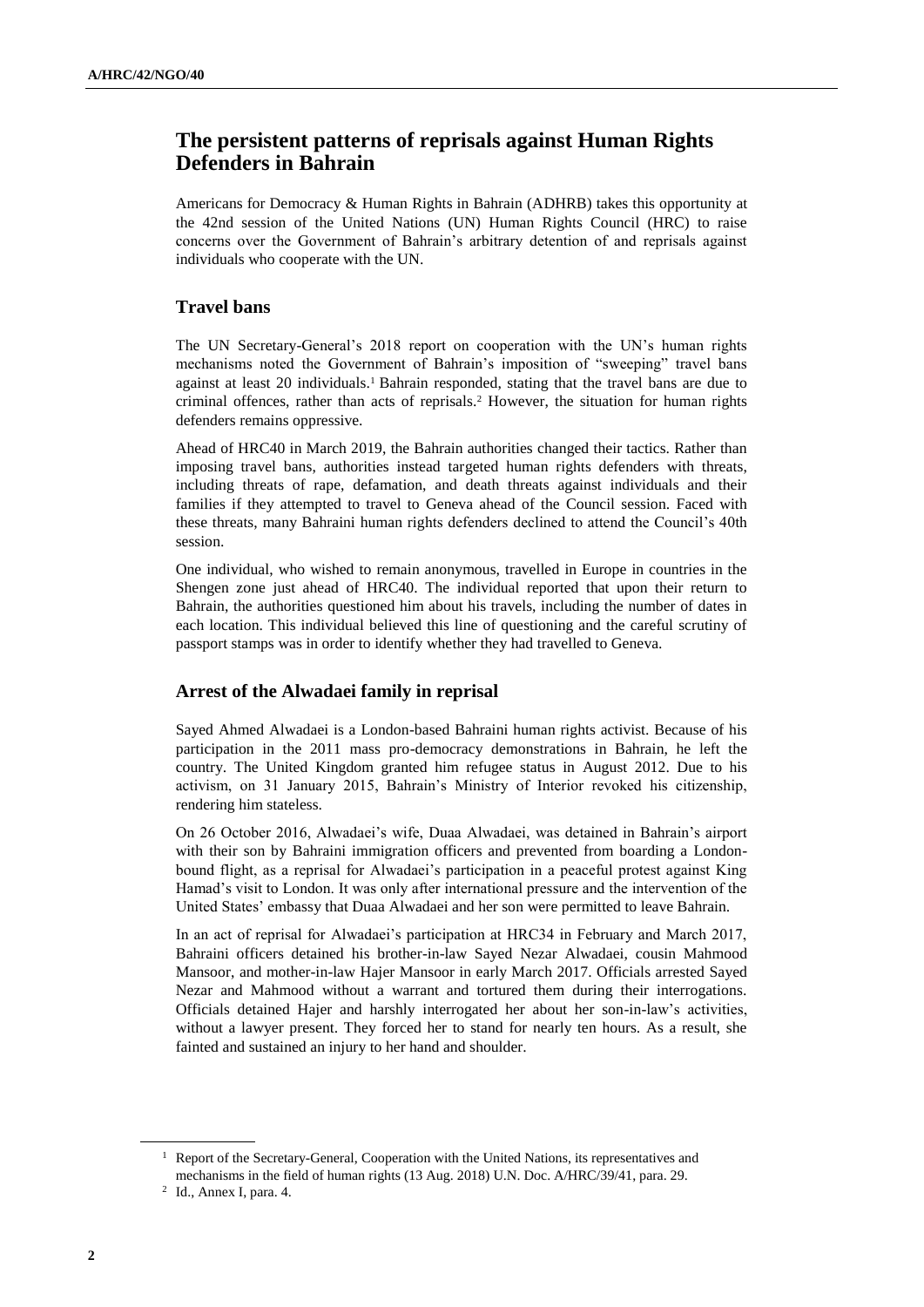#### **Unfair trials, abuse and convictions**

On 30 October 2017, Hajer, Sayed Nezar, and Mahmood were convicted and sentenced to three years in prison on the basis of confessions coerced through torture for allegedly planting a fake bomb. Their convictions have been upheld by the Bahrain's highest court, and they have exhausted all domestic remedies. Hajer and her son will remain in prison until March 2020, and Mahmood will remain in prison until 2028, having been convicted on additional charges.

On 21 March 2018, Duaa Alwadaei was sentenced *in absentia* to two months in prison charges of assaulting a police officer. She was in London during the duration of the trial.

Since the Secretary-General's report was published in September 2018, Hajer has faced further reprisals. Following the interactive dialogue with the Assistant Secretary General Andrew Gilmour at HRC39, Hajer and her cellmates Najah Yusuf and Medina Ali reported being assaulted by prison guards, led by Major Maryam AlBardoli, the head of Isa Town Prison. Since this incident, the three women reported that prison authorities have imposed collective punishment against all prisoners, including the imposition of a barrier during familial visits, reduced phone calls, and the requirement for prisoners to wear uniforms at all times. Hajer has also reported medical neglect throughout her imprisonment, including delay in cancer screenings for a lump she discovered in her breast.

In January 2019, the Working Group on Arbitrary Detention (WGAD) published its opinion on the Alwadaei family,<sup>3</sup> finding their detention to be the result of an unfair trial and in reprisal for Sayed Alwadaei's human rights work. In response to calls from civil society for their release, Bahrain's Ministry of Interior published a statement referring to Alwadaei as a "terrorist fugitive" and a "criminal" and his family members as "terrorists."<sup>4</sup>

On 18 March 2019, an Allegation Letter sent by six Special Procedures Offices was published.<sup>5</sup> The letter discusses Hajer's and the allegations that Major AlBardoli was the main perpetrator of her ill-treatment in detention. Following the publication of the Letter and social media coverage, rather than investigating the allegations, the Bahrain Embassy in London published a series of now-deleted tweets<sup>6</sup> concerning her case and including private correspondence between her family and the Ombudsman in a bid to rehabilitate AlBardoli.

Ebtisam AlSaegh's case was included in the ASG's report in the context of travel bans, as well as for the threats she received on social media during the HRC38.<sup>7</sup> In response to an Allegation Letter sent by six Special Procedures Offices on 17 January 2019,<sup>8</sup> Bahraini authorities failed to acknowledge the threatening tweets, as well as the travel ban against AlSaegh, and they did not indicate that they had initiated an investigation.<sup>9</sup>

Nabeel Rajab was banned from travelling in 2015 and subsequently convicted on charges relating to comments he made during television interviews in 2015 and 2016, as well as charges relating to statements he published on Twitter critical of the Saudi coalition actions in Yemen, and torture in Bahraini prisons.<sup>10</sup>

<sup>3</sup> Working Group on Arbitrary Detention, Opinion No. 51/2018 concerning Sayed Nazar Naama Baqqer Ali Yusuf Alwadaei, Mahmood Marzooq Mansoor and Hajar Mansoor Hassan (Bahrain) (7 Jan. 2019), U.N. Doc. A/HRC/WGAD/2018/51.

<sup>4</sup> Kingdom of Bahrain Ministry of Interior, *Al Wadaei-linked terrorists were convicted after legal process*, Police Media Center (10 Jan. 2019), [https://www.policemc.gov.bh/en/news/ministry/87963.](https://www.policemc.gov.bh/en/news/ministry/87963)

<sup>5</sup> Letter to the Government of Bahrain, Ref. AL BHR 7/2018 (17 Jan. 2019).

<sup>6</sup> Bahrain Institute for Rights and Democracy, *UK-Trained Bahraini Ombudsman Breaches Confidentiality of Victim of Abuse*, BIRDbh.org, (21 March 2019), [http://birdbh.org/2019/03/uk](http://birdbh.org/2019/03/uk-trained-bahraini-ombudsman-breaches-confidentiality-of-victim-of-abuse/?mc_cid=f6b31a4654&mc_eid=40d8b3b99c)[trained-bahraini-ombudsman-breaches-confidentiality-of-victim-of](http://birdbh.org/2019/03/uk-trained-bahraini-ombudsman-breaches-confidentiality-of-victim-of-abuse/?mc_cid=f6b31a4654&mc_eid=40d8b3b99c)[abuse/?mc\\_cid=f6b31a4654&mc\\_eid=40d8b3b99c.](http://birdbh.org/2019/03/uk-trained-bahraini-ombudsman-breaches-confidentiality-of-victim-of-abuse/?mc_cid=f6b31a4654&mc_eid=40d8b3b99c)

<sup>7</sup> Report of the Secretary-General, supra n. 1, Annex I, para. 4, Annex II, paras 4-8.

<sup>8</sup> Letter to the Government of Bahrain, Ref. AL BHR 7/2018 (17 Jan. 2019).

<sup>&</sup>lt;sup>9</sup> Letter to the Office of the High Commissioner for Human Rights, (11 March 2019).

<sup>10</sup> Report of the Secretary-General, supra n. 1, Annex I, para. 4, Annex II, para. 9.